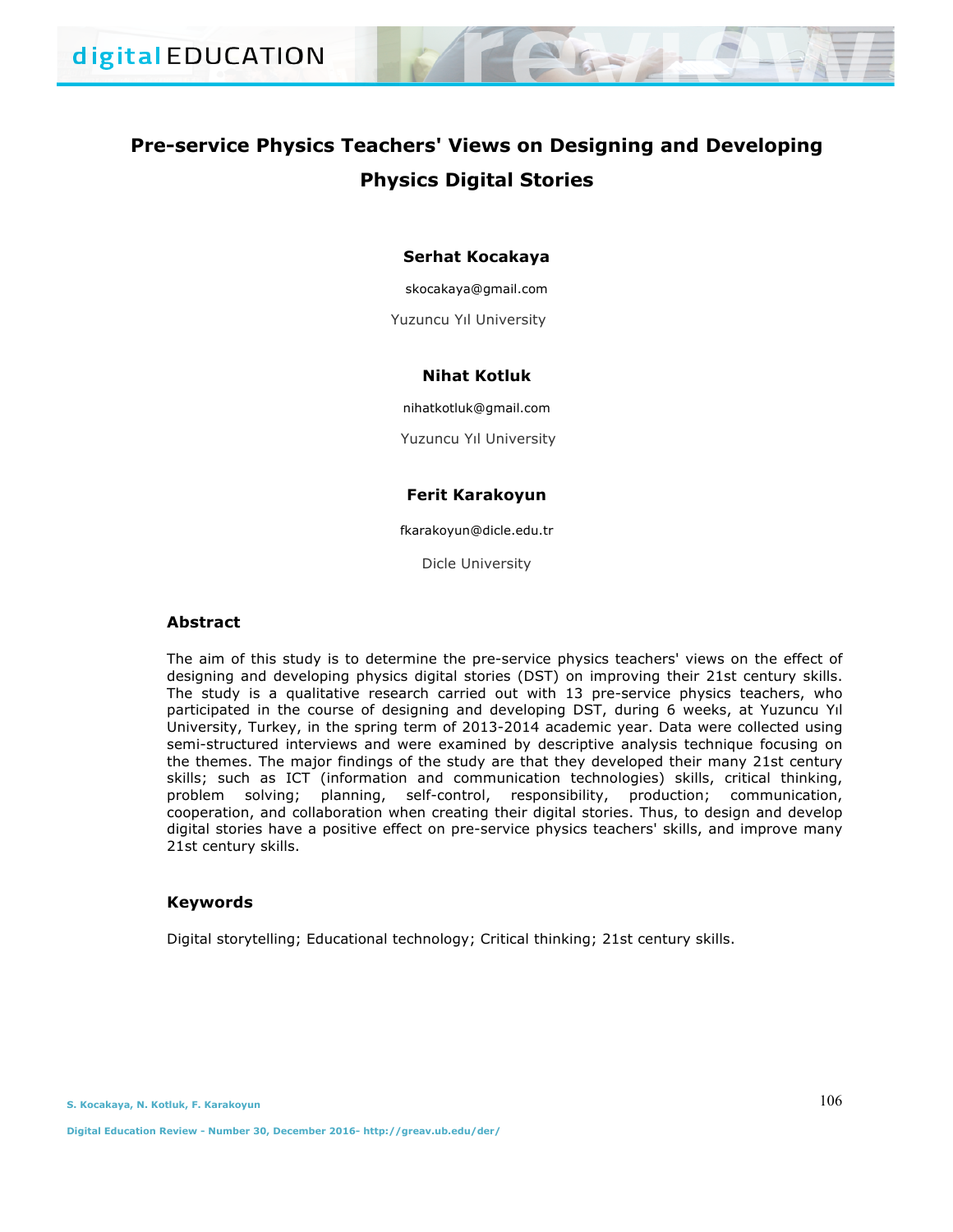# **I. Introduction**

Technology and communication is changing both the way we learn and the way we teach. Banaszewski (2005) pointed out that educational technologies have progressively taken place in the education and instruction environment. Considering today's technological means as well as opportunities that individuals have, it is clear that there is a need to use methods in education that enable individuals to construct the knowledge and to use information, and communication technology in the class. One of these methods may be digital storytelling which has been practiced in many educational systems. Numerous studies have shown that DST has become widespread in the classroom setting and in various fields of study and DST has the potential to facilitate teaching and learning in the classroom and the DST generates a number of substantial techno-educational benefits and it appears to be an appropriate and effective method with today's technological development (Xu, Park, & Baek, 2011; Razmi, Pourali, & Nozad, 2014; Yang & Wu, 2012). The reasons why DST is an effective method are that; a) learners take active responsibility for their learning via designing and developing DST (Menezes, 2012), b) DST has the potential to engage students in learner-centered activities (Hayes, 2011), c) learners gained technological skills during the production of DST (Chigona, 2013), according to Robin (2008), d) DST can promote multiple skills; such as digital literacy (communicate with an ever-expanding community, to discuss issues, gather information, and seek help), global literacy (read, interpret, respond, and contextualize messages from a global perspective), technological literacy (use computers and other technology to improve learning, productivity and performance), visual literacy (understand, produce and communicate through visual images) and, information literacy (find, evaluate, and synthesize information). e) DST has the potential to encourage voice/selfexpression (Botturi, Bramani & Corbino, 2012), f) DST has the potential to motivate and engage learners (Dogan & Robin 2008; Figg and McCartney, 2010), g) DST encourages deep reflection (Sylvester & Greenidge, 2009) and h) DST can help build the 21st century skills that learner will need to succeed in school and eventually in the modern workforce and it reinforces literacy and 21st century skills (Czarnecki, 2009; Kotluk & Kocakaya, 2015). All over the world, twenty-first century skills have become a key topic on the agendas of educational systems (Niemi & Multisilta, 2016). In this study, we will focus on the effect of designing and developing digital stories on the pre-service teachers' 21st century skills.

# **a. What is digital storytelling**

There is a number of definitions of digital storytelling (DST) in the literature. Dupain and Maguire (2005) defined DST as creating a story by combining multimedia elements like visuals, audio, video, and animation while it was described by Chung (2007) as multimedia presentation of digital components such as text, images, audio and video in computer environment as a whole. However, DST is generally regarded as production of an authentic story about a theme through the use of multimedia sources/ tools (Nguyen, 2011; Robin, 2008; Lambert, 2010). Almost all digital stories are formed by synthesizing elements such as graphics, text, voiceover, video, and music that are relevant to a particular subject (Robin, 2008).

DST is seen as promising to equip students with various skills including critical thinking, information, and technology literacy in learning-instruction environment (Yang & Wu, 2012). Digital stories are short videos created by integrating visual, video background music and written or audible narration with personal story through some basic software and hardware (Microsoft Photo Story, Windows Movie Maker, Wevideo, Web 2.0 etc.) which can be easily used even by the people who have low technology literacy (Wang & Zhan, 2010).

There are seven elements necessary for creating effective and interesting digital stories. These are (Robin &Pierson, 2005):

- 1. Point of View: Main perspective that author reflects.
- 2. Dramatic Question: A question that attracts attention and will be answered at the end of story.
- 3. Emotional Content: Story or content that will inflect viewers.
- 4. Voice: Narration that helps viewers to personalize the story.
- 5. Soundtrack: Music or other sounds that support and embellish the story.
- 6. Economy: Employing enough content without unnecessary components.

**S. Kocakaya, N. Kotluk, F. Karakoyun**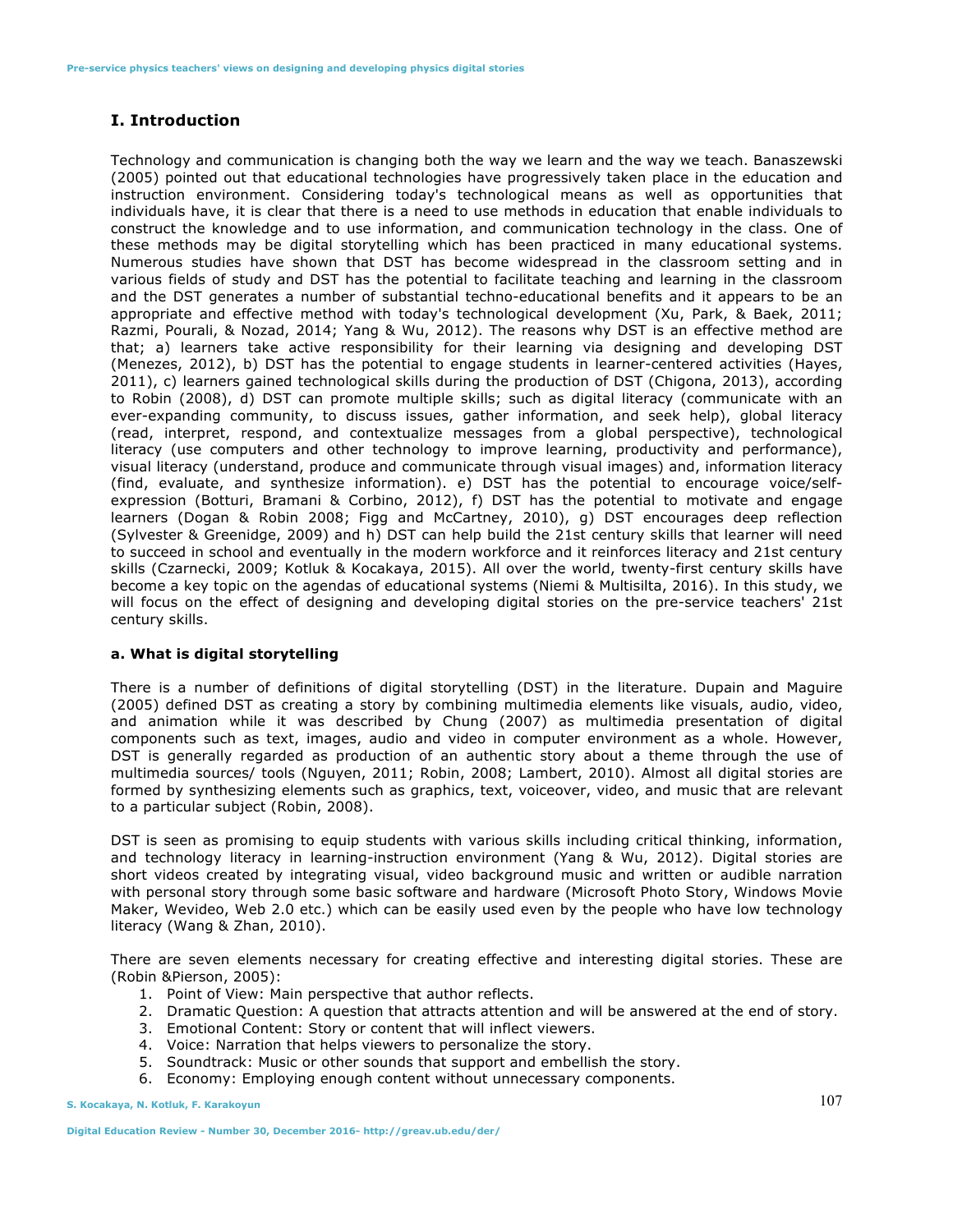7. Pacing: The rhythm of the story and how slowly or quickly it paces.

## **b. Process of producing digital stories**

The process of creating a digital story is mainly described in six steps (Jakes & Brennan, 2005). In the first step the learner should select a topic for the digital story. Next, the learner should search for image resources for the story such as pictures, photographs, and maps, and audio resources including music, and sound effects, and informational content from web sites, documents. When the learner has gathered all of his resources, learner should begin thinking about the purpose of the story. Is the purpose to inform, convince, provoke, or question? (Xu, Park and Baek, 2011). In the second step, the learner organizes and selects specific audio, images, text, and other content for the story. The learner should import the images and audio into Photo Story. In the third step, the learner can modify the number of images and image order, if necessary. In the fourth step, the storyteller creates, records, and finalizes the story. The learner should decide on the purpose and point of view of the story and write a script that will be used as narration. The learner can record the narration with a computer microphone and import the narration into Photo Story. Finally, the digital story is finalized by saving it as a Windows Media Video (.wmv) file. In the last step, the learner presents the story and receives feedback. The learner can show the story to his colleagues and gather feedback about how the story could be improved, expanded, and used in the classroom. If well received, he can teach colleagues how to create their own digital story (Xu, Park and Baek, 2011).

#### **c. Benefits of digital storytelling**

In the DST process, certain skills, such as writing, arranging, technology literacy, presenting, problemsolving, evaluating, and collaboration, are improved, and a greater competence in technology through practice and experimentation is gained (Robin, 2008). According to Sadik (2008), DST enables students to personalize learning content, improve collaboration and communication skills and use technology in a meaningful way. Researchers who have implemented or observed students working with DST report high engagement in various types of decision-making (Chung, 2007; Sadik, 2008). Studies show that students develop their technical skills through both planning the stage and the "translation of their ideas and resources to the digital format" (Sadik, 2008). DST puts the technology "in the hands of the learner", allowing students to control how it is used and giving them autonomy. Therefore, DST requires students to synthesize information, tap into their creativity, conduct research, and utilize critical thinking (Hull & Katz, 2006; Ohler, 2008). Gakhar (2007) demonstrated that DST can improve students' writing and critical thinking skills and media literacy. Therefore, DST is a worthy educational endeavor for teachers who are looking for ways to prepare their 21st-century students for their future (Kieler, 2010).

# **d. Digital storytelling and 21st century skills**

Developing students', in-service teachers' and pre-service teachers' 21st century skills, including creativity, critical thinking, problem solving, communication has been a prevailing concern in our globalized and hyper-connected society. One of the key components for pre-service teachers to accomplish this is to take part in today's participatory culture, which involves becoming creators of knowledge rather than being passive consumers of information. The advancement and accessibility of computing technologies has the potential to engage students in this process (Gretter and Yadav, 2016). Many individuals and organizations have proposed lists of skills that they believe to be important for the 21st century (Partnership for 21st century skills [P21], 2009; National Research Council [NRC], 2013). The competencies vary widely, ranging from critical thinking and argumentation to flexibility and empathy. There is a widespread agreement on the need for skills in the areas of communication, collaboration, ICT literacy, and social and/or cultural awareness (Voogt & Roblin, 2013). According to studies (Karakoyun & Kuzu, 2013; Ming et al., 2014; Niemi et al.; 2014; Brenner, 2014; Husband, 2014; Kotluk & Kocakaya, 2015), DST promotes the  $21^{st}$  century learning and skills. Because DST involves the use of technology and interactive media, including audio, images, movies and video, and these processes can help build the 21st century skills (Czarnecki, 2009).

**S. Kocakaya, N. Kotluk, F. Karakoyun**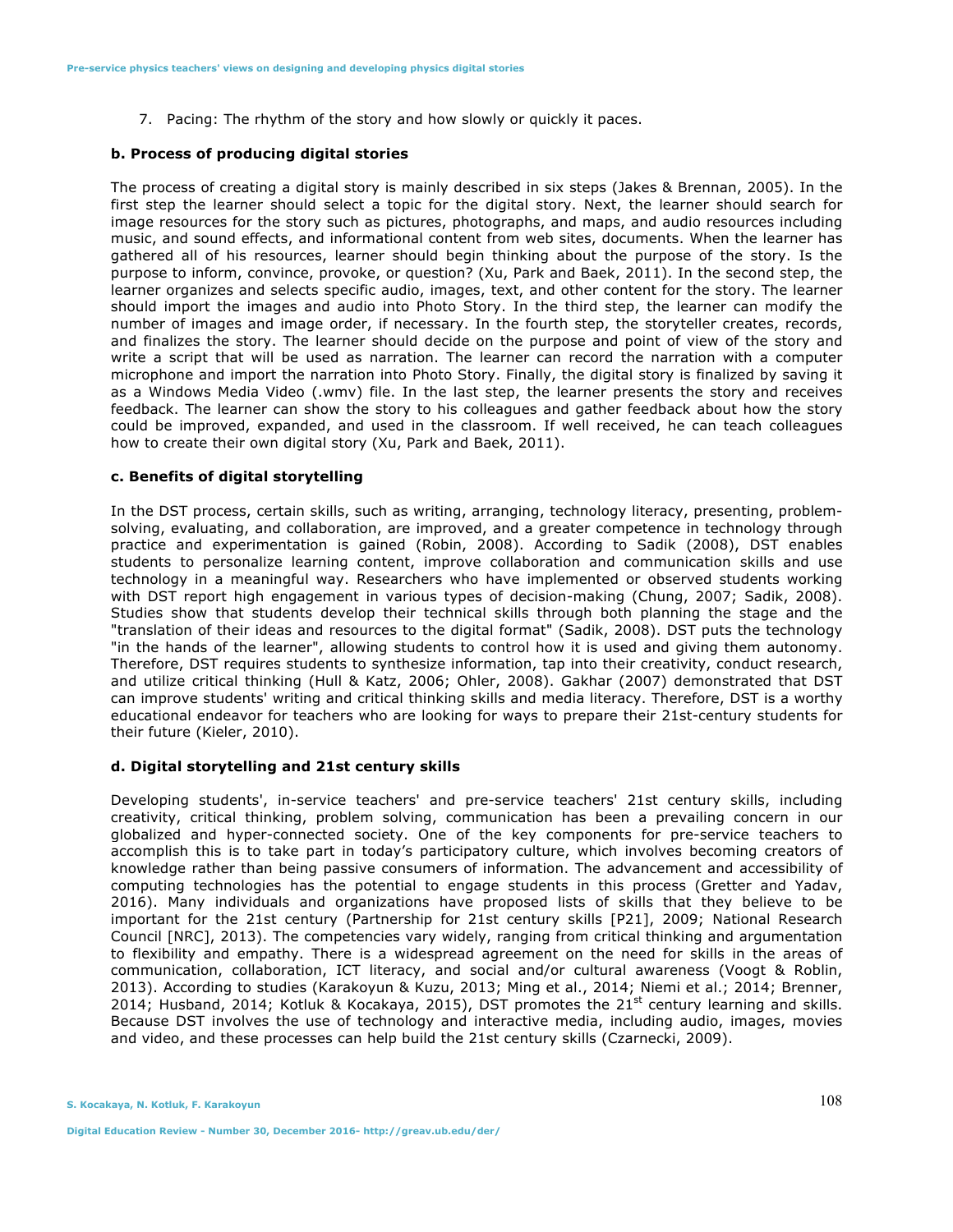Students are encouraged to become creators, producers, and discussants. Ming et al., (2014) stated that;"*DST allows students to use media to engage an audience and show what they have learned. This requires knowledge of the subject and ability to think in the process of converting their materials into*  interactive media format. This process is personal and meaningful because they are engaged with it *and learned to think about it in a new way. It also involves communication, collaboration and team work as each group of students share their knowledge and know-how with each other. By creating a video as the end product of their work, the participants have to use critical thinking and problem solving skills in order to convey a coherent message. When making the video, the students have to make decisions about which information to include and about how to most effectively format that information to convey their messages. By using digital media to search for materials on an issue meaningful to them and then convey their message to other people through their digital stories, the students are participating in the act of teaching and raising awareness. In order to conduct online research to create a video, the students have to learn how to use software and search on the Web in a variety of ways. This use of technology enables them to gain a better conceptual understanding of the technology that they are using. Thus it can be seen here that the skills they can learn from DST are all skills relevant for the 21st century skills in general"* .

This study introduces the 21st century skills defined by the framework of National Research Council (NRC, 2013). The NRC framework has been used as basic criteria for improving skills in DST process. According to the NRC framework, the 21st century skills, defined by individual and organization, can be organized into three domains: 1. The cognitive domain, 2. The intrapersonal domain, and 3. The interpersonal domain(see Table 1).

| <b>COGNITIVE</b>              | <b>INTERPERSONAL</b>         | <b>INTRAPERSONAL</b> |
|-------------------------------|------------------------------|----------------------|
| Analysis                      | Social influence with others | Adaptability         |
| Decision-making               | Responsibility               | Integrity            |
| Critical thinking             | Assertive communication      | Self monitoring      |
| Executive function            | Leadership                   | Continuous learning  |
| Adaptive learning             | Empathy                      | Initiative           |
| Reasoning                     | Trust                        | Self evaluation      |
| Active listening              | Coordination                 | Metacognition        |
| Interpretation                | Self presentation            | Self direction       |
| Problem solving               | Teamwork                     | Flexibility          |
| Communication                 | Cooperation                  | Responsibility       |
| Innovation                    | Collaboration                | Planning             |
| Information and communication | Conflict resolution          | Self control         |
| technology (ICT)              |                              |                      |
| Creativity                    | Negotiation                  | Production           |
|                               | Interpersonal competencies   | Self monitoring      |
|                               | Service orientation          | Citizenship          |

Table 1. The NRC framework for the 21st century skills. Source: Compiled by author

# **e. Importance of Study and Research Questions**

Robin (2008) proposed that digital storytelling takes advantage of the creative potential of modern communication technologies. Learners are encouraged to become creators, producers and discussants, rather than simply passive audience members. Creating digital stories on the subjects of physics allows pre-service teachers to realize the effect of digital stories on learning these subjects. With respect to the process of its emergence, it appears that DST is not adequately recognized and implemented in physics instruction apart from a few studies. Moreover, it is considered that thanks to the methods, such as DST that can provide individuals with opportunity to engage in physics, individuals could use multimedia tools more effectively and efficiently in physics instruction. It is argued that in physics instruction by means of such methods as DST, which enables pre-service teachers to become active learners and take responsibility of learning tasks, pre-service teachers could take advantage of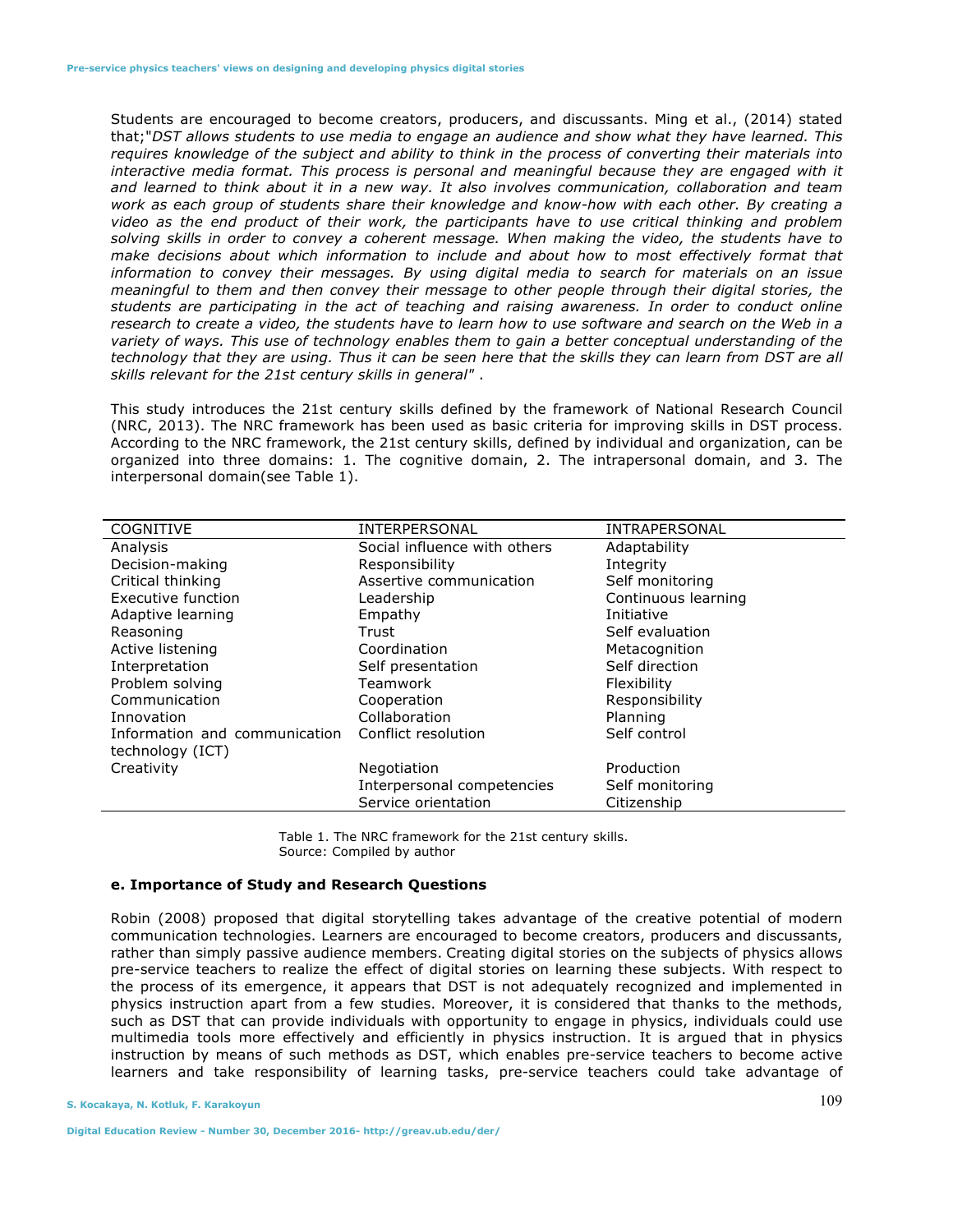multimedia tools and utilize computer and internet more efficiently in learning-instruction environment. Digital storytelling involves the integration of technology and the use of interactive media (which may include digital audio, video, movies, digital comic books and multimedia images. It is similar to traditional storytelling in that it is an exercise in communication and a creative process that requires participants to visualize and use their imaginations. It can help build the 21st century skills that are needed in modern workforce by enabling students gain competence in skills considered as an important part of any curriculum (Ming et al., 2014). There are many studies conducted on DST, from its effect on academic achievement to learning motivation, from studies carried out with pre-school students to higher education students, but there is need to study its effect on pre-service teachers' skills. In response to the above sentences, this study investigated the potential of digital storytelling in enhancing pre-service physics teachers' 21st century skills. It is hoped that an article on the potential benefits of DST to enhance 21st skills in the classroom may encourage more teachers to use DST. Also, stakeholders may gain a better understanding of the benefits of this technological tool in teaching the learners.

The aim of this study is to determine the effect of DST on improving their  $21^{st}$  centuries skills. The main question of the study is the following:

1. What are the views of pre-service teachers of the potential benefits of digital storytelling (DST) to promote their 21st century skills?

# **II. Material and Method**

The qualitative research method was used in collection, analysis and evaluation of the data obtained for this research. Since it was aimed to describe the existing situation as it is, descriptive model was used (Creswell, 2013).

#### **a. The Participants**

Participants of this study consist of 13 pre-service physics teachers, all of whom took part in the study, registered to Physics Teacher Education Department of Education Faculty of Yuzuncu Yıl University in the spring term of academic year 2013-2014. They are expected to work as a physics teachers at high school in Turkey next year. This study was applied during the courses of teaching learning methodology and techniques, which is official subject of the department.

A questionnaire were applied to them to learn their knowledge about computer (low), how often they used different technological application (less than twice a week) and DST (never). Due to their responses about computer and internet literacy, they were taught to use Windows Movie Maker, a program for preparing DST, by the same instructor, 6 hours. We can conclude that the pre-service teachers did not have any experience with DST before.

# **b. What the Pre-service Teachers Did? How the pre-service teachers designed and developed the digital stories?**

According to Barrett (2005) digital storytelling facilitates the convergence of four student-centered learning strategies: student engagement, reflection for deep learning, project based learning, and the effective integration of technology into instruction. In this study ''project-based learning'' principals were applied. Applying technology in PBL could support cooperative activities and constructivist approaches in learning (Hung, Hwang and Huang, 2012). Project-Based Learning (PBL) is an innovative approach to learning that teaches a multitude of strategies critical for success in the 21st century. The learners drive their own learning through inquiry, as well as work collaboratively to research and create projects that reflect their knowledge. From gleaning new, viable technology skills, to becoming proficient communicators and advanced problem solvers, students benefit from this approach to instruction (Bell, 2010). Also, *''Project-Based Learning (PBL) is a learner-driven approach to learning. Learners pursue knowledge by asking questions that have piqued their natural curiosity.*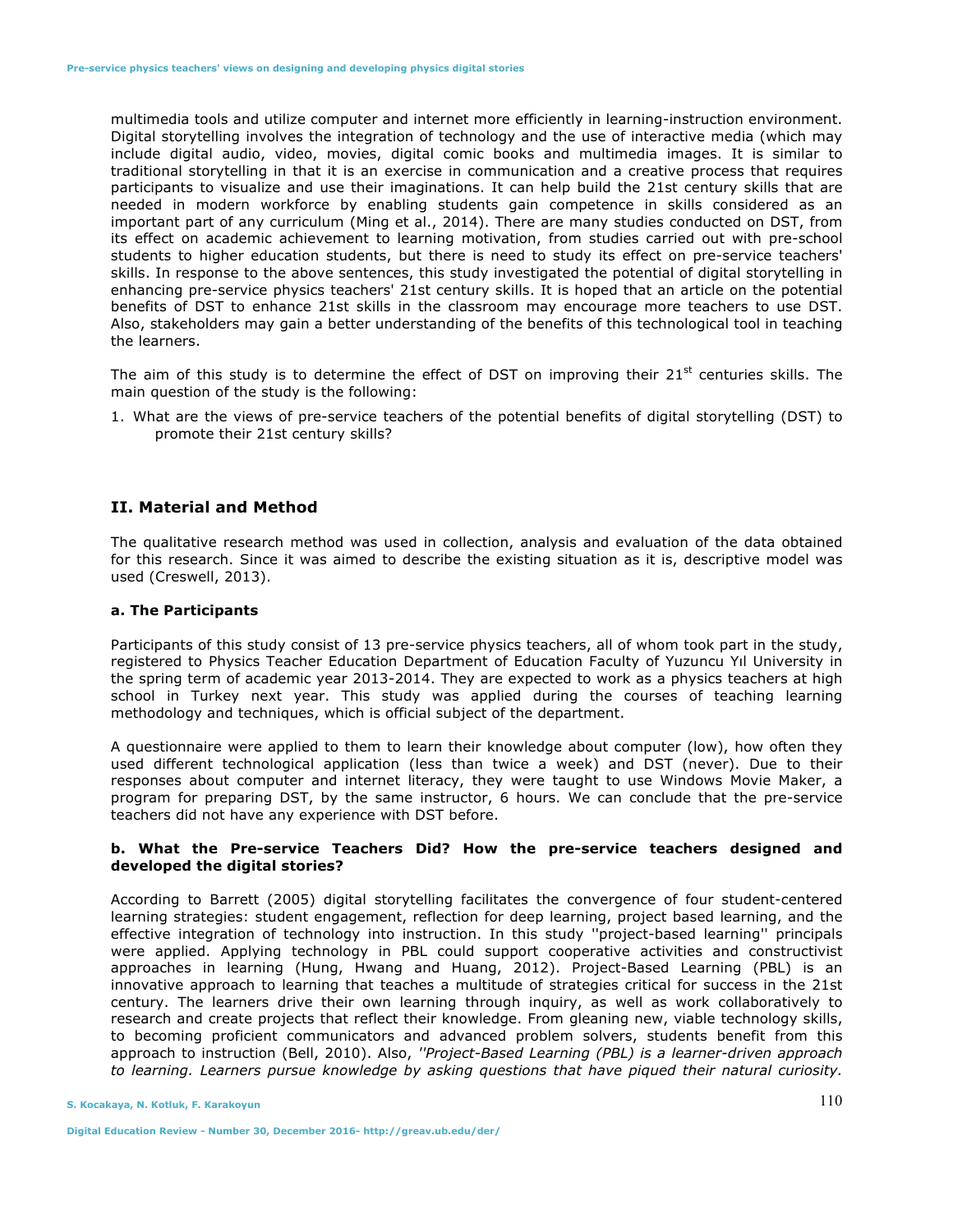*The genesis of a project is an inquiry. Learners solve problems by designing their own inquiries, planning their learning, organizing their research, and implementing a multitude of learning strategies. ''*(Bell, 2010). In this study, project-based digital storytelling was employed to develop 21st century skills for an university physics course. Each pre-service teacher was asked to complete a digital storytelling project via taking pictures with digital cameras, developing the story based on the pictures taken, producing a film based on the pictures by adding subtitles and a background, and presenting the story.

The process followed by pre-service physics teachers are that:

- 1. In the beginning of the process workshop was given to the pre-service teachers to introduce DST and how to design and develop digital stories. Pre-service teachers were trained to use windows movie maker software (Week 1)
- 2. It was determined by pre-service teachers and instructors that digital stories would be about unit *''Modern Physics''*. Due to the pre-service teachers are expected to teach 9th-12th grade students at high school in Turkey in future, Modern Physics Unit was chosen as the topic for DST from the 10th grade physics course book by pre-service teachers. The overall objective of this grade is to develop scientific literacy. Scientific literacy means that a person can ask, find, or determine answers to questions derived from curiosity about everyday experiences. It means that a person has the ability to describe, explain, and predict natural phenomena. Scientific literacy entails being able to read with understanding articles about science in the popular press and to engage in social conversation about the validity of the conclusions. Scientific literacy implies that a person can identify scientific issues underlying national and local decisions and express positions that are scientifically and technologically informed. A literate citizen should be able to evaluate the quality of scientific information on the basis of its source and the methods used to generate it. Scientific literacy also implies the capacity to pose and evaluate arguments based on evidence and to apply conclusions from such arguments appropriately. (National Science Education Standards, page 22 http://www.nap.edu/readingroom/books/nses) The objective of this unit is to make students understand and develop basic concepts, which are a list of topics that are included in high school physics curricula or textbooks, such as what is physics, motion, force, mass, volume, heat, velocity etc., without entering detailed mathematical formulating *(Week 2.)*
- 3. Pre-service teachers were given a week to search, to read all of the unit from course books, library, internet etc. and choose a sub-topic. At the end of the week, each determined a topic as theme to create digital story and as a result prepared a script on sub-topic, for example, a pre-service teacher chose '' Michelson & Morley Experiment'' topic as theme and prepared a short script which highlights the main idea of the topic.
- 4. The scripts (on total 13 sub-topics), then, were discussed and evaluated by the instructors (an associate professor at yuzuncu yil university department of physics education and an in-service physics teacher) and the other pre-service teachers in the class. The scripts were revised and the final decision were made. (Week 3).
- 5. Pre-service teachers were given a week to search for visuals, images, audios and music concerning the script. At the end of the week, the materials were discussed and evaluated by the instructors and the other pre-service teachers in the class whether these materials were in harmony with the scripts and the materials to be used were determined. (Week 4).
- 6. Using windows movie maker, pre-service teachers created their videos by adding images, visuals, and then background music. Finally, they added their voice, which should be in tune with the script, to video by reading the script. So, they came up with their digital stories by using all the materials. (Week 5).
- 7. They uploaded their own digital stories to the web environment. (Week 6).

After six-week application, each pre-service teacher created an authentic digital story. A channel named as 'DST-YYU-FİZİK-2014' was created and subscribing this channel, they uploaded their own digital stories and then they evaluated one another's stories. For example, the digital story which was created by a pre-service teacher about '' Michelson & Morley Experiment'' can be viewed from the link " https://youtu.be/ZhL8Iqastw4 " The outline of creating digital stories applied by the pre-service teachers is shown in Table 2.

**S. Kocakaya, N. Kotluk, F. Karakoyun** 

**Digital Education Review - Number 30, December 2016- http://greav.ub.edu/der/**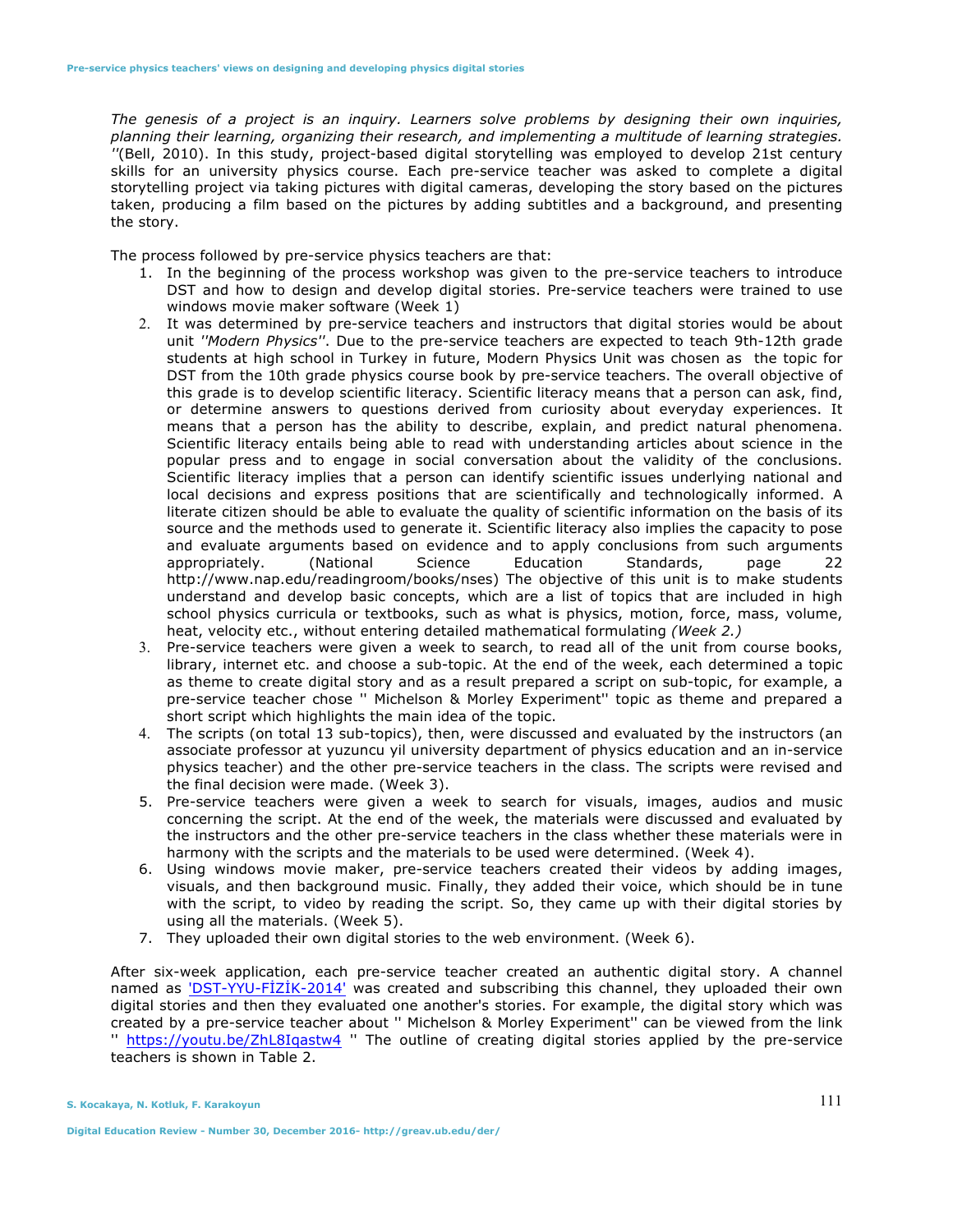| 1 <sup>st</sup><br>week | Inform<br>about<br>the<br>process                                   | DST procedures,<br>Introduce<br>the self-made digital<br>Show<br>story       | Windows<br>Introduce<br>Movie Maker                                                                          |  |
|-------------------------|---------------------------------------------------------------------|------------------------------------------------------------------------------|--------------------------------------------------------------------------------------------------------------|--|
| 2 <sub>nd</sub><br>week | Review Modern Physics<br>Unit and choose<br>an<br>interesting topic | Explain reasons for choosing<br>the issues                                   | Content<br>Scanning<br>Selected<br>Related<br>to<br>Issues                                                   |  |
| 3 <sup>rd</sup><br>week | <b>Arranging Scripts</b>                                            | Discussion of the Scripts In Scan for images<br>Groups                       |                                                                                                              |  |
| 4 <sup>th</sup><br>week | Arrange Images                                                      | Sharing<br>Views<br>Script-<br>on<br>Images Harmony                          | Search for Background<br>Music                                                                               |  |
| 5 <sup>th</sup><br>week | Provide<br>Harmony<br>Audio-Music-Content                           | Installing Background Music<br>and students' Audio to Video                  | $3 - 5$<br>Upload<br>minute<br>Digital Story to the Web<br>Environment                                       |  |
| 6 <sup>th</sup><br>week | Watch digital<br>stories<br>Web<br>uploaded<br>in<br>Environments   | Share<br>reflections<br>and<br>for each Video<br>comments<br>by the students | Provide<br>Feedback<br>by<br>the<br>the<br>to<br>owners<br>criticism of the videos<br>and Making Corrections |  |

Table 2. The Outline of Application in Group Source: Compiled by author

## **c. Data Collection Tools**

This is a qualitative study that explores pre-service teachers' views of the potential benefits of DST to enhance 21st skills. The data were collected by semi-structured interviews. The interview items were developed by the researchers. The participants were also asked to fill in the semi-structured interview form during the personal interviews in order to avoid data loss in the study. Interviews were audio recorded with the consent from the participants. In the process of analyzing the collected data, the audio-recorded interviews were transcribed verbatim.

#### **d. How were the interview items developed?**

The literature concerning the aims of the study was examined. 20 prospective questions to be asked in the interview were determined by researchers. These questions were examined by three associate professor individually. Of these, six questions which were approved by all the three experts were chosen. Moreover, three questions were determined to be added to the interview questions as a result of observations during the process of DST in the class by researchers. To have content validity, after the question writing, firstly three academicians as experts (associate professor at Yuzuncu Yil University department of educational science who teach scientific research methods to doctorate students) were consulted to review the questions and they stated that they found the questions sufficient in number, understandable, and suitable for the objectives. Secondly, as a pilot study, 3 preservice teachers, who were not participants in the study, were interviewed to determine whether the questions were clear or not. Thirdly, during the interviews after the application completed, the participants were asked some other questions to have explanatory answers when the participant views went beyond the aim of the questions and they were not clear. Finally, nine questions were agreed upon by all the experts and researchers. The questions of the interview were the following:

- 1. What skills did you develop as a student and pre-service physics teacher by means of the process of creating DST?
- 2. Do you think the designing and developing DST is beneficial ? Why/Why not?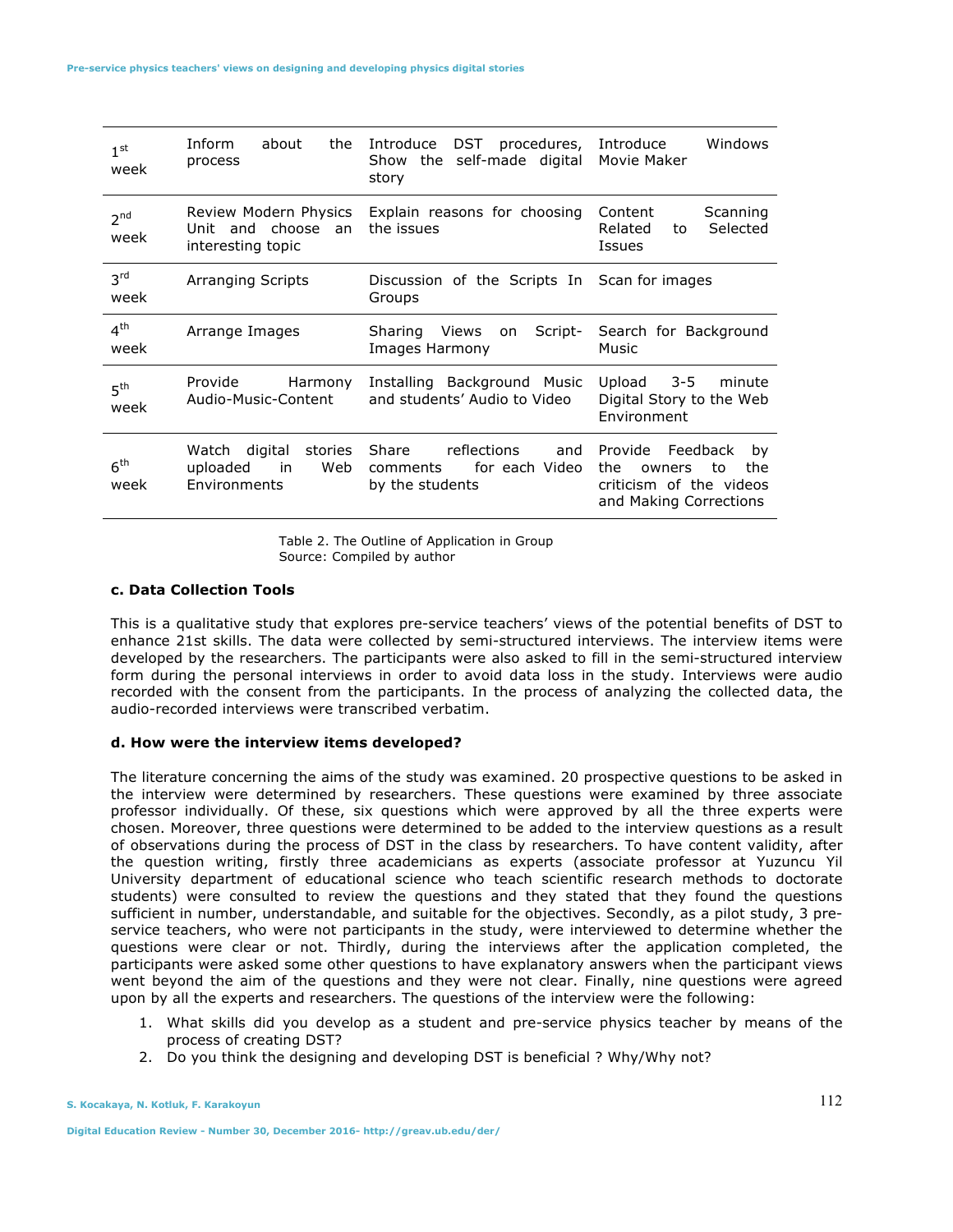#### **e. Data Analysis**

*Thematic Analysis Model* (Miles & Huberman, 1994), was used for data analysis of this study. The data were summarized, interpreted and classified according to predefined themes (Creswell, 2013). The data were submitted within three activity; data reduction, data display, and data drawing and conclusions (Miles & Huberman, 1994).

In the presentation of the data, the criteria of intensity, explanatory, diversity and extreme examples were taken into account to classify the views so that it could illustrate the data in great detail and dealt with diverse subjects via interpretations. So, the researcher could associate an analysis of the frequency of a theme with one of the whole content (Boyatzis, 1998).

The following part describes in detail the process of data analysis using the stages of the Miles & Huberman (1994) Model in this study:

- 1. After collecting the data in this study, the recordings and the information obtained from the semi-structured interview forms on the participants' views were deciphered andencoded and written down via the Microsoft Word. Accordingly, each participant was given a number as the code.
- 2. The researcher read data, 567 views, several times. Totally 197 views were deleted by three researchers, because they did not reflect the aims.
- 3. The other 370 views were given ordinal numbers.
- 4. According to three themes, 1-DST & physics, 2-DST & learning, and 3- DST & 21st skills, 370 views were classified by the researchers individually, in different times (see Figure 1).



Figure 1. The themes and categories in the study. Source: Compiled by author

5. The frequencies of the views which were categorized and placed in the themes by the two researchers were examined and it was shown in the table 3. (R; Researcher. T; Theme, T1; Theme 1.)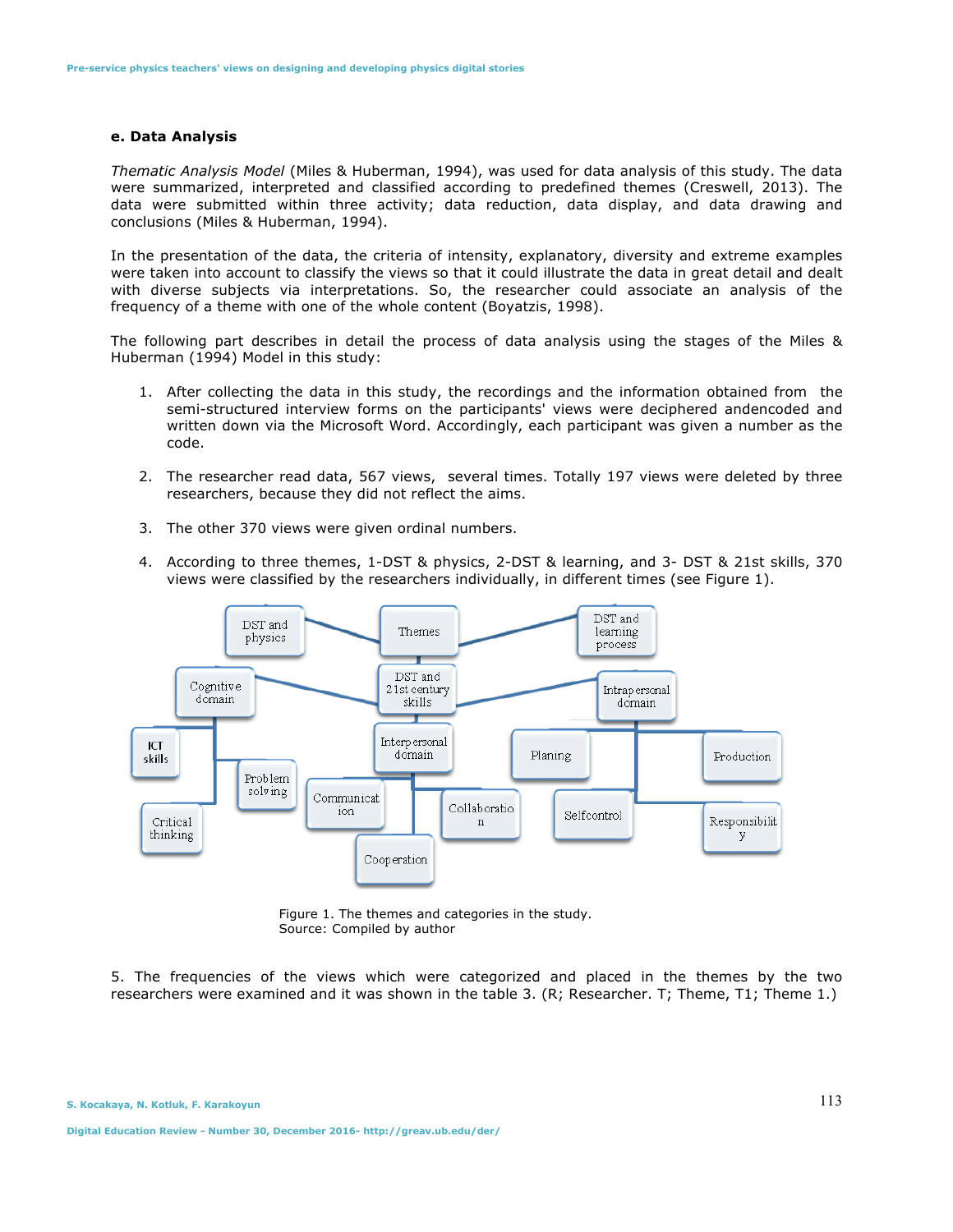| <b>Themes</b> | T1 | T <sub>2</sub> | . | Non<br>clas |
|---------------|----|----------------|---|-------------|
|               |    |                |   |             |

|                 |    |     | Cognitive                               |                    | Interpersonal    |                   | Intrapersonal |             |          |             |                |            |    |     |
|-----------------|----|-----|-----------------------------------------|--------------------|------------------|-------------------|---------------|-------------|----------|-------------|----------------|------------|----|-----|
| Researchers     |    |     | 5<br>$\overline{\phantom{0}}$<br>skills | Critical<br>think. | Problem<br>solve | Communicatio<br>⊃ | Collaboration | Cooperation | Planning | Selfcontrol | Responsibility | Production |    | Tot |
| Researcher      | 96 | 114 | 24                                      | 14                 | 12               | 15                | 16            | 19          | 12       | 13          | 14             | 7          | 14 | 370 |
| Researcher<br>2 | 84 | 101 | 38                                      | 15                 | 16               | 11                | 15            | 18          | 14       | 17          | 10             | 15         | 16 | 370 |

Table 3. The frequencies of classified-non classified views by the researchers. Source: Compiled by author

6. Number of agreement and disagreement on the views, classified by two researchers' were examined and shown in the table 4.

|                            |                |    | ТЭ | ТЗ  | No theme | Total |
|----------------------------|----------------|----|----|-----|----------|-------|
| Number of<br>agreements    |                | 79 | 96 | 140 | 10       | 325   |
| Number of<br>disagreements | R1             | 17 | 18 | 6   | 4        | 45    |
|                            | R <sub>2</sub> |    | 5  | 29  | b        | 45    |

Table 4. The frequencies of agreement and disagreement on views. Source: Compiled by author

7. The views were examined whether they were positive or not and it was shown in the table 5.

|          | Theme 1 | Theme 2 | Theme 3 |  |
|----------|---------|---------|---------|--|
| Positive | 10      | q       | 13      |  |
| Negative | ≺<br>ر  | 4       |         |  |

Table 5. The frequencies of the pre-service teachers' positive-negative views Source: Compiled by author

**.**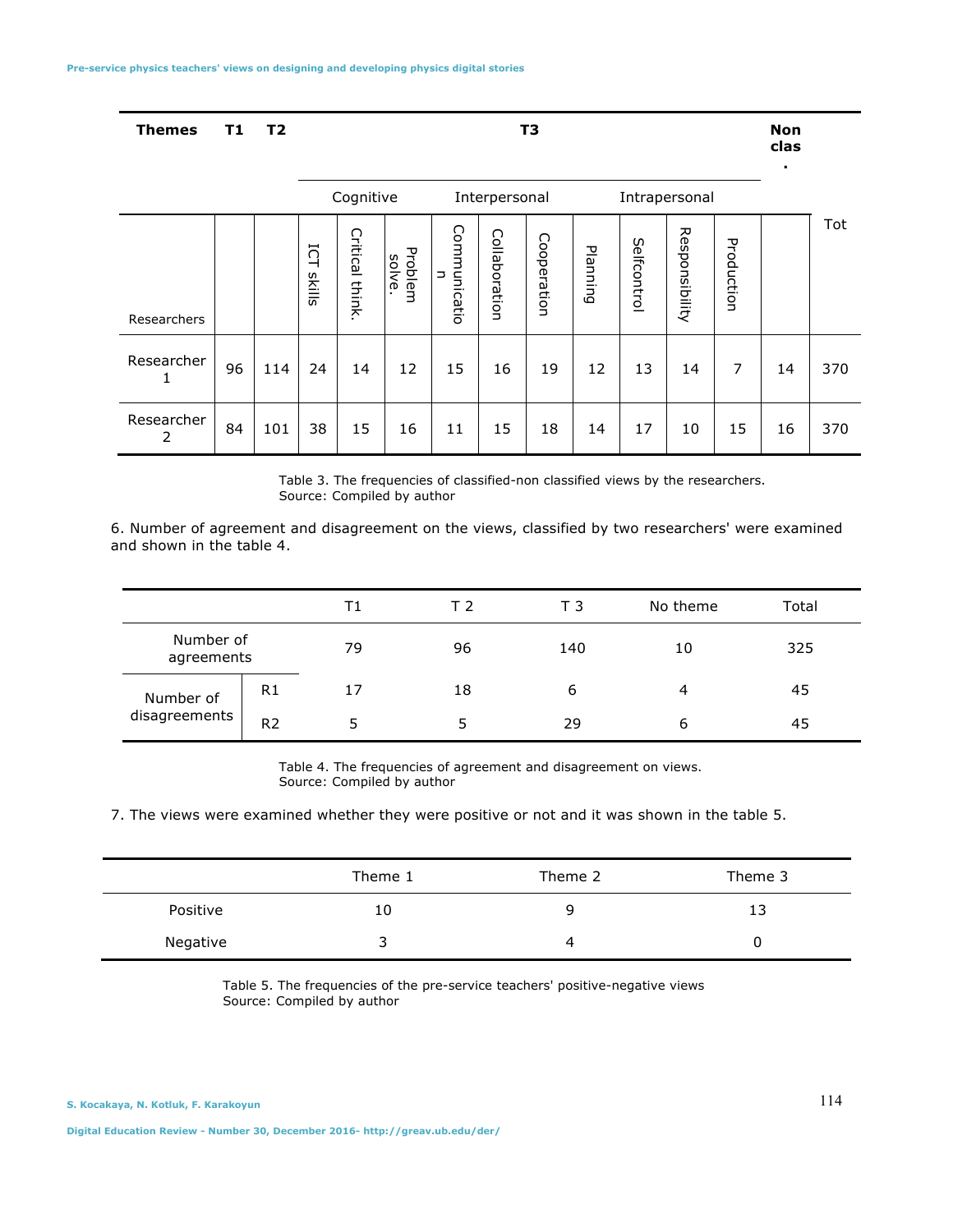8. Miles and Huberman's (1994) formula (reliability= number of agreements / agreements + disagreements) was calculated for assessing interview inter coder reliability on the each themes, and it was found to be 78 % for first theme, 80 % for second theme, and 80 % for third theme.

9. Finally, the researchers selected exemplary samples from the data to represent the themes related to each survey questions in the results section.

10. In the study, to provide internal reliability, consistency between opinions was examined while to provide external reliability, as Miles and Huberman (1994) offered, encoded recordings were encoded again by two researchers and they were analyzed and they confirmed the validity of the themes in the early and late stages of data analysis.

# **III. Results**

According to the pre-service teachers, the DST project was enriching. As a result, they believed DST might be an appropriate tool which could be used in the classroom as it has the potential to motivate and engage learners, promote ICT skills, critical thinking, collaboration, communication, problem solving, planning, self-control, responsibility, and productivity, or acquire 21st century skills. The results of the data collected are presented under the themes that follow.

#### **DST and the 21st century skills**

The feedback from the pre-service teachers on the questions about the 21st century skills can be summarized as follows: "ICT skills", "Critical thinking and problem solving", "Communication, cooperation, collaboration", and "Planning, self-control, responsibility and production".

#### **a. ICT Skills (Cognitive Domain)**

Nine pre-service teachers indicated that DST improved their ICT skills. Pre-service teachers stated that they improved their own computer skills and their ability to do research on the internet. Also, they got knowledge about physics in the DST process. For example, A1 stated: "I have learned to use a few computer-related programs. I learned what I did not know about certain topics using a combination of different programs and I learned to create new work with them. I started to use the Internet more actively". A4 claimed: "As a student my computer skills improved. I learned how to use some programs, such as a movie maker and format factory. I learned some shortcuts. Moreover, I learned to conduct research on the internet and to download programs. I already had information about the photoelectric effect and Franck Hertz experiment in physics, but after preparing a video, my knowledge extended".

#### **b. Critical Thinking and Problem Solving (Cognitive Domain)**

Nine pre-service teachers indicated a promotion of their own critical thinking and problem-solving competence in the process of DST. The pre-service teachers stated that they evaluated the videos they had prepared, compared them, taking into account the perspective of others and paying attention to the content's adaptation to video or audio-visual-music. Although they encountered a large number of problems in the process, they managed to solve them. For instance, A2 claimed: "How beautiful our own work is, the criticism has made us more conscious. It allows us to evaluate ourselves". A7 stated: "I had trouble while recording a voice. I had to repeat it several times. I could not find some issuesrelated pictures and animations ".

#### **c. Communication, Cooperation, and Collaboration (Interpersonal Domain)**

Twelve pre-service teachers indicated promotion of their own communication-cooperation-collaboration competence in the process of digital storytelling. They stated that they got help from their friends when they had problems about DST: they were in contact with each other in the process and constantly asked each other something. They benefited from each other's experience and research,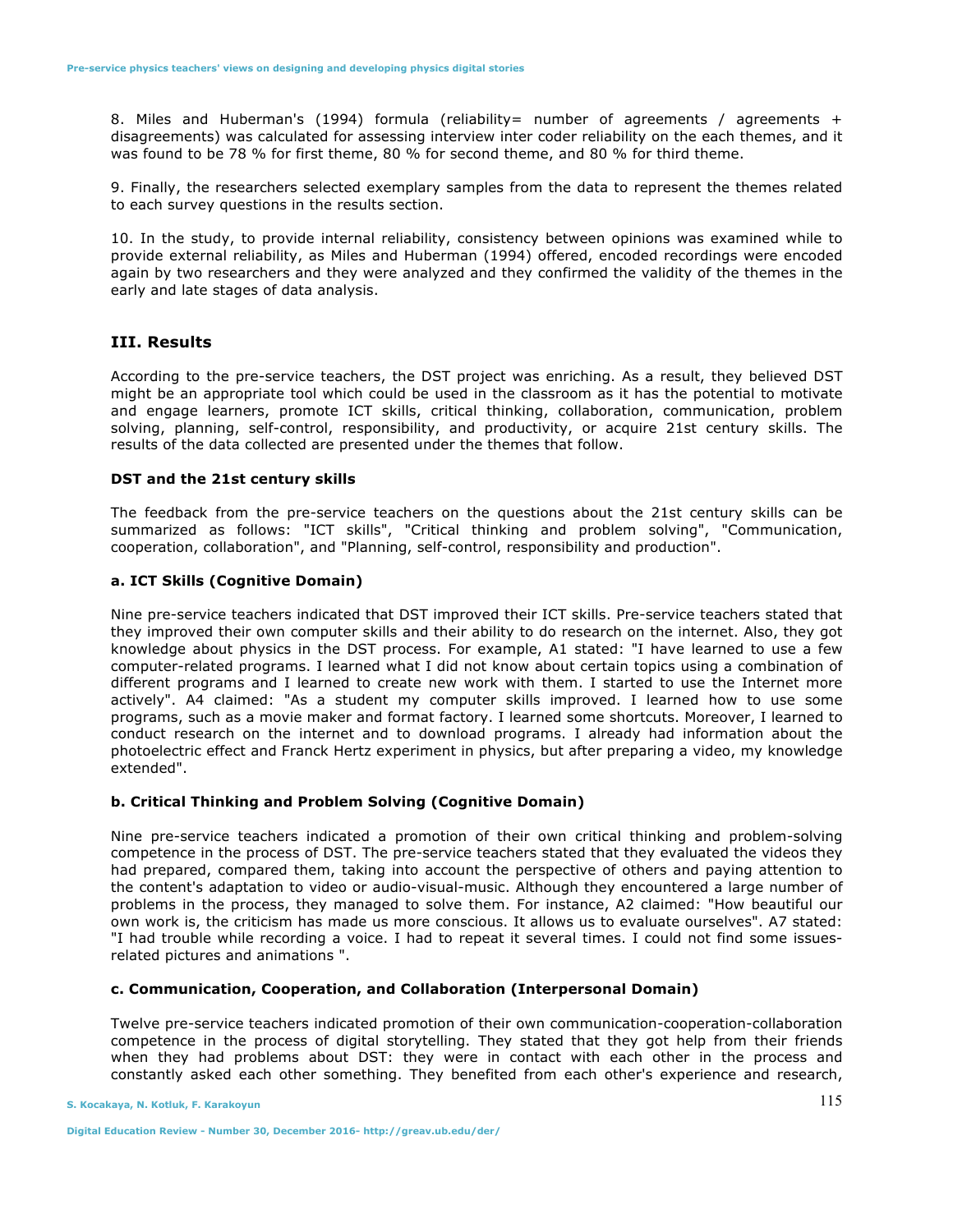and they stated that they tried to use tone and the Turkish language effectively while composing video sound in the DST process. For example, A4 stated: "Skills, such as team work and social leadership, were in the foreground. Social relationships developed with group work". A9 asserted: "In the beginning, I did not know how to use this program. I had a bit of fear that I would not be able to finish it. However, I learned and did it with the help of my friends. It allowed us to create something collectively as a group".

# **d. Planning, Self-control, Responsibility, and Production (Intrapersonal Domain)**

Eight pre-service teachers indicated promotion of their own planning, self-control, responsibility, and production competence in the process of DST. They stated that they were nervous about the process, but with each stage of the process they made significant progress with the plan: they managed the whole process, corrected the mistakes they made, took responsibility for the process, were active in the process and were happy at the end of it as they completed the story which they produced. For instance, A4 indicated: "Constructing the story, presenting it in a certain order, using different websites and resources, combining information and creating a meaningful framework (story) required good planning, regulation and responsibility ". A13 stated: "I started with curiosity and chose the subject that interested me. I did my research, downloaded pictures, prepared my text and did the last part of the soundtrack with music. I grew more confident in every step".

## **IV. Discussion**

In this study, project-based digital storytelling was employed to develop 13 pre-service physics teachers' 21st century skills at a university physics courses. Each pre-service teachers was asked to complete a digital storytelling project via taking pictures with digital cameras, developing the story based on the pictures taken, producing a film based on the pictures by adding subtitles and a background, and presenting the story.

In the process of DST, pre-service teachers came up with a topic about the Modern Physics and they researched, explored and learned about this topic. Afterwards they wrote a script using the information gathered from media, books, newspapers, etc. and created an authentic story. After gathering text, images, audio and graphics, they blended their own story with these multimedia elements and finally, created a short video that could be viewed in web or computer environment. Digital stories were viewed and evaluated by pre-service teachers themselves. From the beginning to the end of the process, they edited, used material and worked actively. DST encouraged them to become active constructors instead of being passive recipients of direct knowledge, and developed their research skills. As the findings revealed that the pre-service teachers had a favorable opinion of using DST in physics instruction, this process involving worthy and authentic learning tasks may contribute to their some skills, learning and motivation. The findings of this study supported the findings obtained by Yang and Wu (2012), Wang and Zhan (2010), and Niemi et al. (2014). Matthews-DeNatale (2008) stated that the use of Digital Physics Stories for physics course makes the physics course more visual, fun, interesting and joyful, thus, increases interest and achievement by relating the course with daily life, provides permanent learning and has a positive effect on students' engagement and motivation to the course.

Firstly, in the process of DST, the pre-service teachers evaluated the videos they had prepared and compared them, taking into account the perspective of others and paying attention to the content's adaptation to video and audio-visual-music. Although they faced a number of question, they managed to find solutions to them. As used in this study, DST can develop critical thinking and problem solving skills (cognitive domain). This finding is in line with the Dreon, Kerper and Landis, (2011); Hung, Hwang and Huang, (2012); and Yang and Wu, (2012) who reported that the production of DST enhance such skills for learners.

Secondly, in the process of DST, despite their nervousness at the beginning of the process, when they managed to complete the whole process, corrected the mistakes they made, took responsibility for the process, they were satisfied with the story which they produced. As it seen in this study, DST can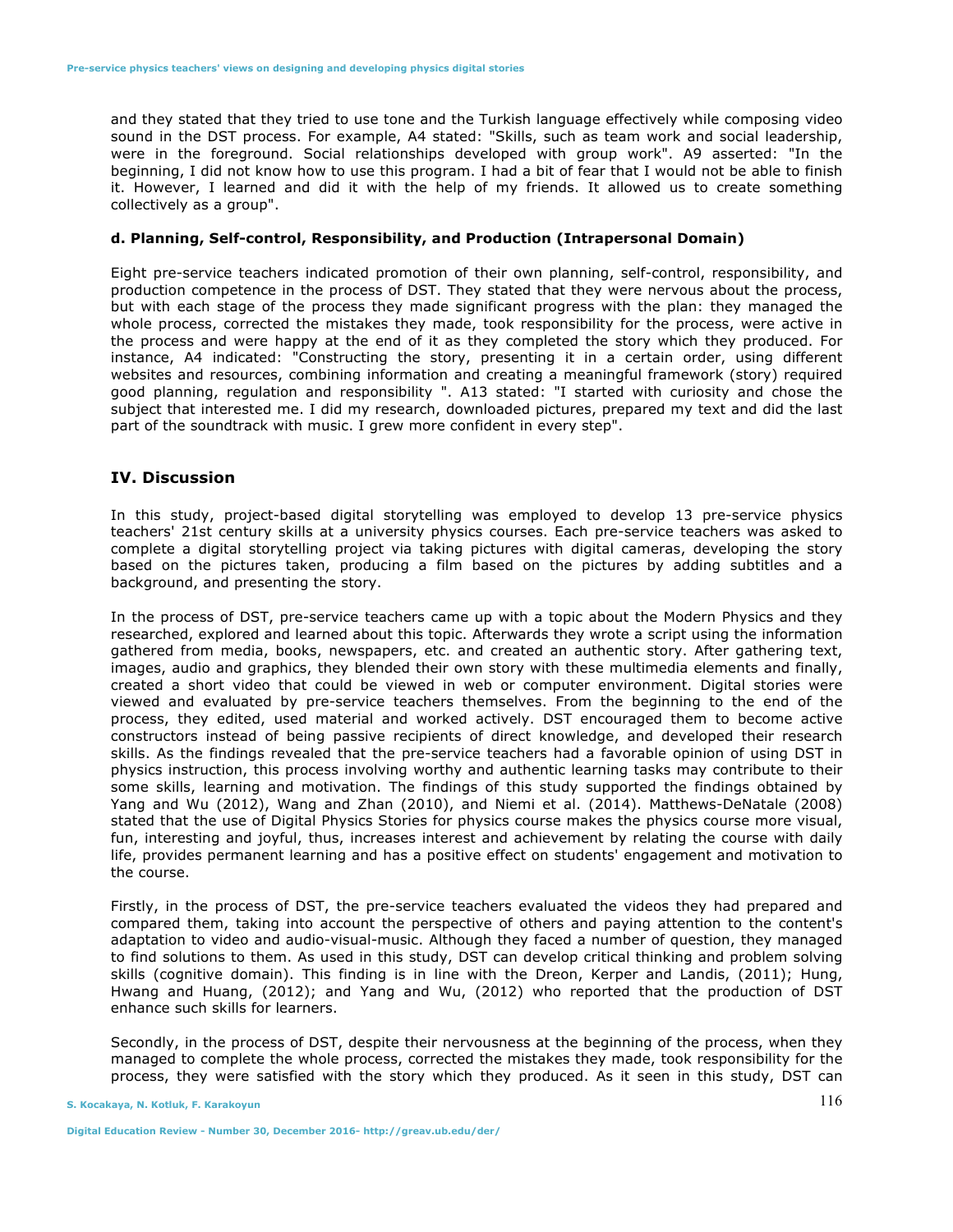improve their planning, self-control, responsibility and production (Intrapersonal Domain) skills. As Robin, (2008); Xu, Park and Baek, (2011) stated that DST has the potential to promote the acquisition of such skills.

Thirdly, according to pre-service teachers, lack of technological resources and their ICT competences make difficult to create DST for them to integrate DST into their teaching. But in the process of DST, they stated that the pre-service teachers improved their computer skills and their ability to do research on the internet. In addition to that, they obtained information about physics in the DST process. As they said, the DST can broaden their ICT skills (information and communication literacy-cognitive domain). This findings supported the findings obtained by Sadik, (2008) and Doğan, (2012).

Finally, according to pre-service teachers, in the process of DST, they cooperated and helped each other when they had problems about designing digital stories. The communication and cooperation were necessary. They benefited from each other's experience and knowledge. They tried to use the language and over voicing effectively. In the light of these findings, DST can enhance communication, collaboration and responsibility (Interpersonal Domain) skills. These findings are similar with the findings of the study which carried out by Gyabak and Godina, (2011).

#### **V. Conclusions**

Because, this study is limited to results obtained from 13 pre-service physics teacher' views about the effect of designing and developing digital stories on their 21st century skills, the findings cannot be generalized. But, based on the interview results and our observations as researchers who taken an active role in the process, we can say that while the pre-service teachers were designing and developing their own digital stories, they enjoyed and worked actively together. Learning activities such as searching for knowledge, using various information sources and evaluating their own digital stories were highlighted as encouraging experiences by them.

As a conclusion, after doing this study, we believe that digital storytelling is a valuable learning experience for pre-service teacher to develop 21st skills, such as ICT skills, critical thinking, collaboration, communication, problem solving, planning, self-control, responsibility, and productivity. (Robin; 2008;, 2013; Niemi, et al., 2014; Karakoyun & Kuzu, 2013; Ming et al., 2014; Kotluk & Kocakaya, 2015).Also, as used in this study, the designing and developing DST can positively affect the pre-service teachers' skills. The current study can help teachers and researchers by providing awareness of one digital storytelling application. Further work can be designed with a larger sample to provide additional results. As a recommendation for further study, pre-service teachers could be tracked in their classrooms during in-service practice to ascertain the benefits of DST in a classroom setting. Because of the changes in educational realm today, pre-service physics teachers should incorporate new tools, and technologies into their classroom in order to improve many 21st skills. Designing and developing digital stories can be regarded a possible tool to accomplish these goals.

## **Notes**

Part of this study was presented in VII. European Conference on Social and Behavioral Sciences in June 11-13, 2015 in Bucharest, Romania.

# **References**

Andrée, M. (2005). *Ways of using 'Everyday Life' in the science classroom*. (Eds. K. Boersma, M. Goedhart, O. De Jong ve H. Eijkelhof). Research and the Quality of Science Education, Springer Netherlands, 107-116. Retrieved March 10, 2014 from http://link.springer.com/chapter/10.1007%2F1-4020-3673-6\_9

**S. Kocakaya, N. Kotluk, F. Karakoyun**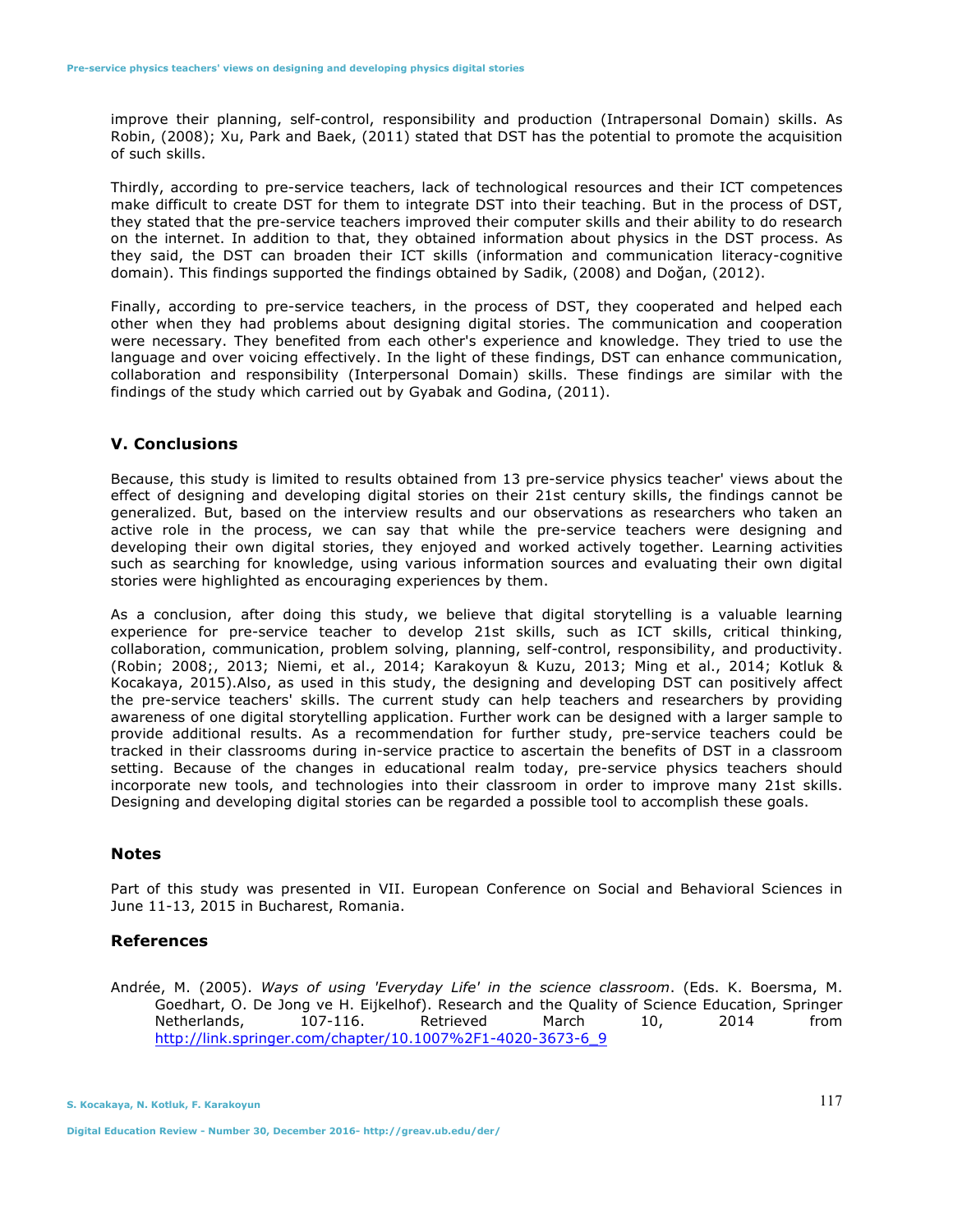- Banaszewski, T. M. (2005). *Digital storytelling: Supporting digital literacy in grades 4-12*. (Unpublished doctoral dissertation). Georgia Institute of Technology, Atlanta, USA. Retrieved March 15, 2014 from, https://smartech.gatech.edu/bitstream/handle/1853/6966/banaszewski\_thomas\_m\_200505\_ma st.pdf
- Barrett, H. C. (2005). Researching and evaluating digital storytelling as a deep learning tool.Retrieved September 30, 2016, from http://electronicportfolios.com/portfolios/SITEStorytelling2006.pdf
- Bell, S. (2010). Project-based learning for the 21st century: Skills for the future. *The Clearing House*,*83*(2), 39-43. . Retrieved September, 30, 2016, from http://www.huso.buu.ac.th/file/2559/ActiveLearning/Document/10.ProjBL%20of%2021st%20ce nt%20skills.pdf
- Brenner, K. (2014). Digital stories: A 21st century communication tool for the english language classroom. *English Teaching Forum*, Number 1. Retrieved February 29, 2015, from, http://americanenglish.state.gov/files/ae/resource\_files/52\_1\_5\_brenner.pdf
- Botturi, L., Bramani, C. & Corbino, S. (2012). Finding your voice through digital storytelling. *TechTrends*, 56(3): 10-11. Retrieved September 29, 2016 from, http://search.proquest.com/openview/11e51bd8f29b47bbb25f655ec41cfc95/1?pqorigsite=gscholar
- Boyatzis, R.E. (1998). *Transforming qualitative information: Thematic analysis and code development*. Thousand Oaks, London, & New Delhi: Sage
- Creswell, J. W. (2013). *Qualitative inquiry and research design. Choosing among five approaches* (3rd edition.). Thousand Oaks, CA: Sage
- Chigona, A. (2013). Using multimedia technology to build a community of practice: Preservice teachers' and digital storytelling in South Africa. *International Journal of Education and Development using Information and Communication Technology*, 9(3), 17-27. Retrieved September 29, 2016 from http://files.eric.ed.gov/fulltext/EJ1071388.pdf
- Chung, S. K. (2007). Art education technology: Digital storytelling. *Art Education*, 60 (2), 17-22. Retrieved August, 2014, from, http://www.udel.edu/present/aaron/digitalstory/Readings/Art%20Ed%20Tech%20digital%20sto rytelling.pdf
- Czarnecki, K. (2009). Chapter 3: How Digital Storytelling Builds 21st Century Skills. *Library technology reports,* 45(7), 5-8. Retrieved September 29, 2016 from https://journals.ala.org/ltr/article/view/4438
- Dogan, B. (2012). Educational uses of Digital Storytelling in K-12: Research results of Digital Storytelling contest (DISTCO) 2012. P. Resta (Ed.), *Proceedings of Society for Information Technology & Teacher Education International Conference* 2012. Chesapeake, VA: AACE. Retrived Februrary 15, 2015 from http://www.editlib.org/p/39770
- Dogan, B. & Robin, B. R. (2008). Implementation of digital storytelling in the classroom by teachers trained in a digital storytelling workshop. Retrieved May 10, 2014 from http://faculty.coe.uh.edu/brobin/homepage/site2008\_briefpaper-Dogan\_Robin\_final.pdf
- Dreon, O., Kerper, R. M. & Landis, J. (2011). Digital Storytelling: A tool for teaching and learning in the YouTube Generation. *Middle School Journey*, 5 (42), 4-9. Retrieved June 15, 2014, from, http://files.eric.ed.gov/fulltext/EJ934075.pdf

**S. Kocakaya, N. Kotluk, F. Karakoyun** 

**Digital Education Review - Number 30, December 2016- http://greav.ub.edu/der/**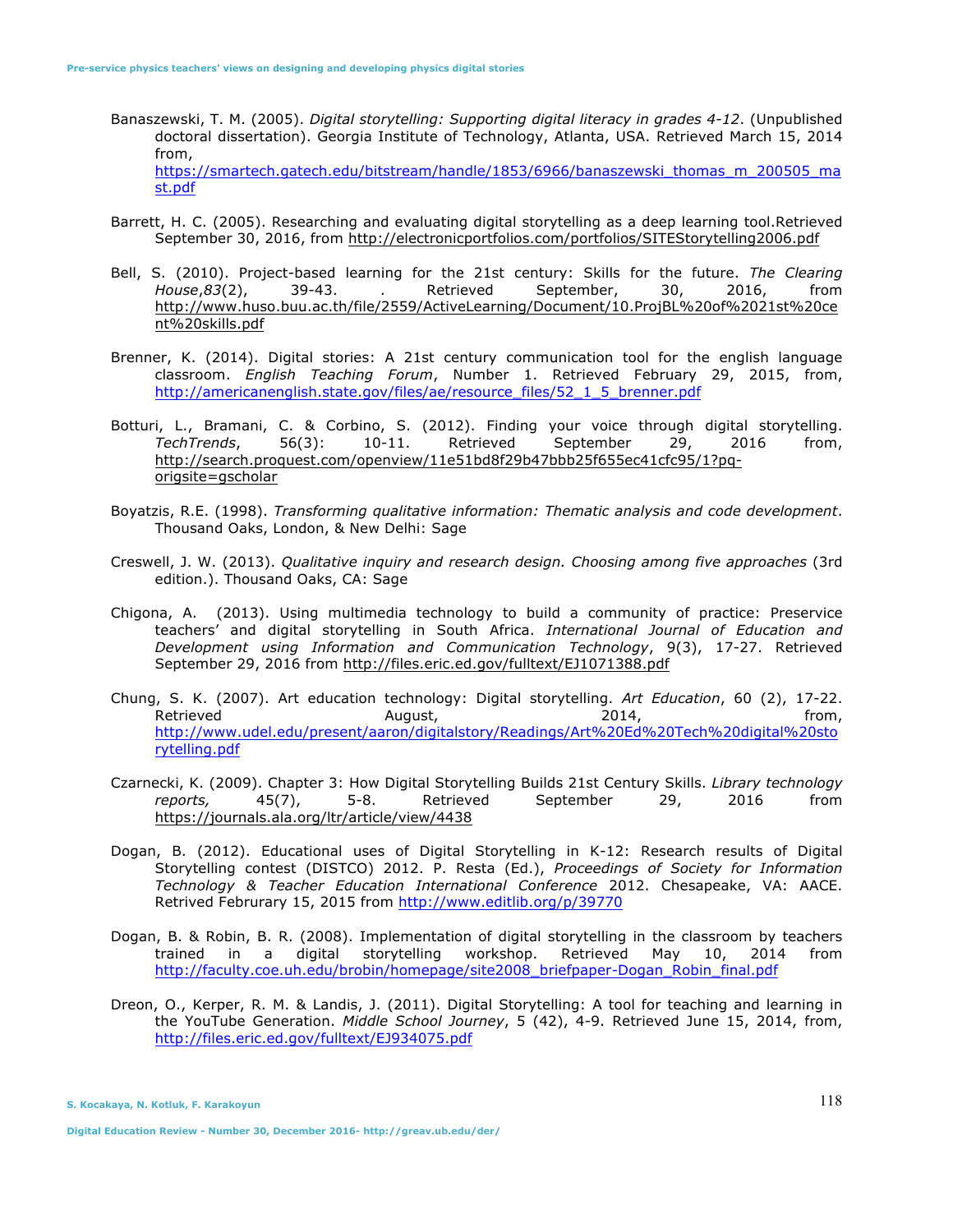- Dupain, M. & Maguire, L. (2005). Digital storybook projects 101: How to create and implement digital storytelling into your curriculum. *21st Annual Conference on Distance Teaching and Learning*. Retrieved June 6, 2014 from, http://www.uwex.edu/disted/conference/resource\_library/proceedings/05\_2012.pdf
- Figg, C. & McCartney, R. (2010). Impacting academic achievement with student learners teaching digital storytelling to others: The ATTTCSE digital video project. *Contemporary Issues in Technology & Teacher Education*, 10(1), 38-79. Retrieved September 28, 2016, http://www.citejournal.org/vol10/iss1/languagearts/article3.cfm
- Gakhar, S. (2007).The influence of digital storytelling experience on pre-service teacher education students' attitudes and intentions, *Masters Abstracts International*, 46(1). Retrieved July 21, 2014, from, http://lib.dr.iastate.edu/rtd/15051/
- Gretter, S. & Yadav, A. (2016). Computational Thinking and Media & Information Literacy: An Integrated Approach to Teaching Twenty-First Century Skills. *TechTrends.* 60 (5), 510–516 Retrieved September 30, 2016, from http://link.springer.com/article/10.1007/s11528-016- 0098-4
- Gyabak, K. & Godina, H. (2011). Digital storytelling in Bhutan: A Qualitative Examination of New Media Tools Used to Bridge the Digital Divide in a Rural Community School*. Computers & Education*, 57 (4), 2236-2243.
- Hayes, C. (2011). "Nihon to Watashi: Japan and myself"-Digital stories to enhance student centered Japanese language learning*. Electronic Journal of Foreign Language Teaching*,8(1), 291-299. Retrieved September 28, 2016, from, http://e-flt.nus.edu.sg/v8s12011/hayes.pdf
- Hull, G. A. & Katz, M. L. (2006). Crafting an agentive self: Case studies of digital storytelling. *Research in the Teaching of English*, 41 (1), 43-81. Retrieved October 21, from, http://citeseerx.ist.psu.edu/viewdoc/download?doi=10.1.1.472.370&rep=rep1&type=pdf
- Hung, C. M., Hwang, G. J. & Huang, I. (2012). A project-based digital storytelling approach for improving students' learning motivation, problem-solving competence and learning achievement. *Educational Technology & Society,* 15 (4), 368–379. Retrieved September 11, 2014, from, http://www.ifets.info/journals/15\_4/31.pdf
- Husband, T. (2014). Developing 21st century skills in teacher education thorough digital storytelling*. Selected scholarship on teaching and learning at Illinois State University*, Volume 2. Retrieved May 1, 2015 from http://sotl.illinoisstate.edu/downloads/gauisus/HusbandVolume2.pdf
- Jakes, D.S. & Brennan, J. (2005). Capturing stories, capturing lives: An Introduction to digital storytelling. Retrieved October 29, 2014, from, http://bookstoread.com/etp/earle.pdf
- Karakoyun, F. & Kuzu, A. (2013). Examining Digital Storytelling In Terms of the 21st Century Skills Development. Retrieved September 8, 2014, from, http://cdtl.nus.edu.sg/tel2013/abstracts/Track%204- Technologies%20&%20Strategies%20for%20the%2021st%20Century%20Digital%20Learner/4- FeritKarakoyun.pdf
- Kajder, S. B. ve Swenson, J.A. (2004). Digital Images in the Language Arts Classroom [Electronic version]. *Learning and Leading with Technology*, 31(8), 18-19. Retrieved December 11, 2014, from, http://files.eric.ed.gov/fulltext/EJ695775.pdf
- Kieler, L. (2010). A reflection: Trials in using digital storytelling effectively with the gifted. Retrieved 5 May, 2014, from, http://eric.ed.gov/?id=EJ893806. v33 n3 p48-52 Sum 2010

**S. Kocakaya, N. Kotluk, F. Karakoyun**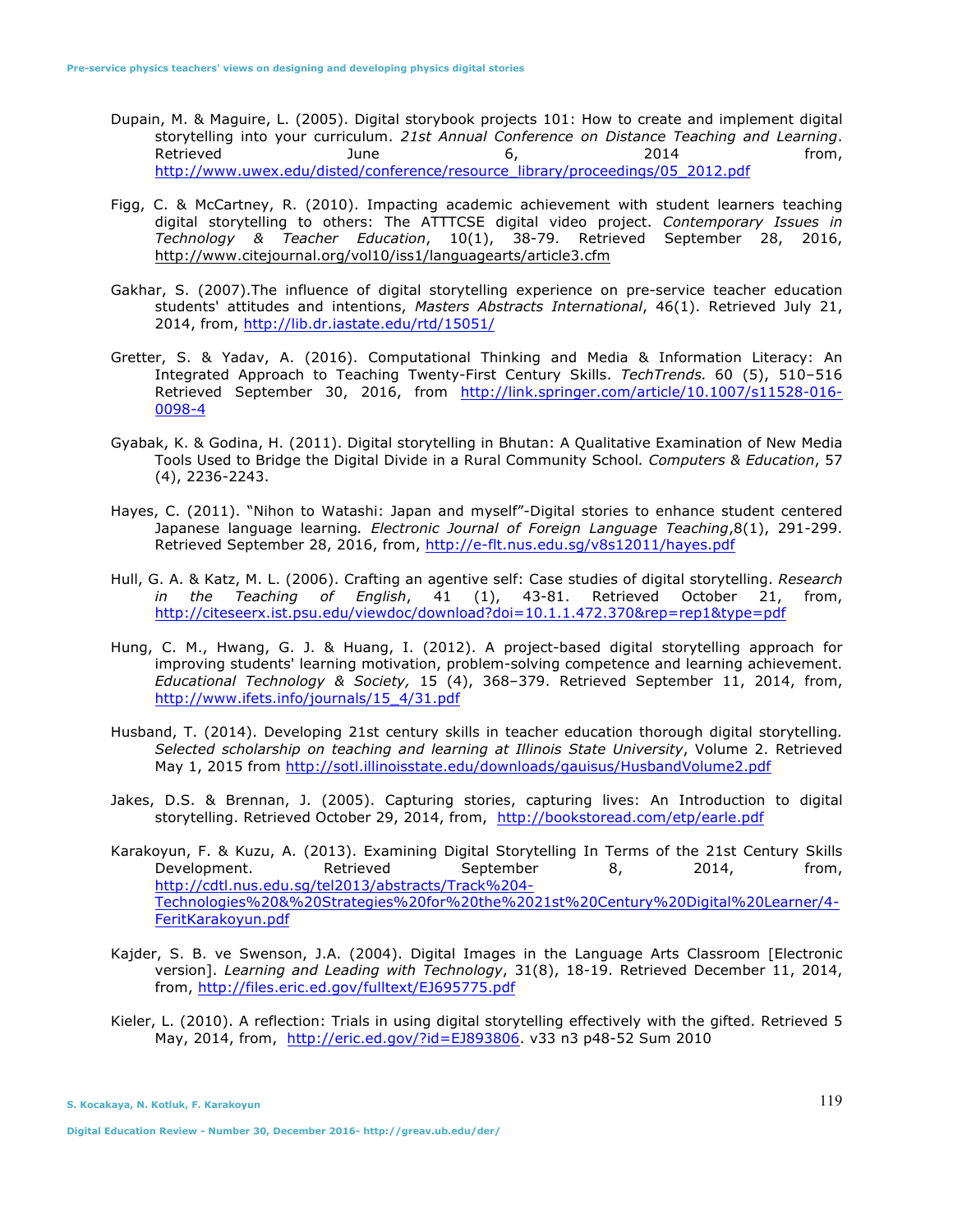- Kotluk, N. & Kocakaya, S. (2015). Digital storytelling for developing 21st century skills: From high school students' point of view. *Journal of Research in Education and Teaching,(JRET)* May, 2015 (4) No:2 Article No: 36 http://www.jret.org/FileUpload/ks281142/File/36c.nihat\_kotluk..pdf
- Lambert, J. (2010*). Digital storytelling cookbook and traveling companion*. Berkeley, CA: Digital Diner Press
- Matthews-DeNatale, G. (2008). *Digital Storytelling: Tips and resources*. Boston: Simmons College. Retrieved January 16, 2015, from http://net.educause.edu/ir/library/pdf/eli08167b.pdf
- Menezes, H. (2012). Using digital storytelling to improve literacy skills. Paper presented at the International Conference on Cognition and exploratory learning in digital age 2012 (19-21). Madrid, Spain. Retrieved September , 2016, from http://files.eric.ed.gov/fulltext/ED542821.pdf
- Miles, M. B., & Huberman, A. M. (1994).Qualitative data analysis: An expanded sourcebook(2nd ed.). Thousand Oaks, CA: Sage.
- Ming, T.S., Sim, L.T, Mahmud, N., Kee, L.L., Zabidi, N.A. & Ismail, K. (2014). Enhancing 21st century learning skills via digital storytelling: Voices of Malaysian teachers and undergraduates. *Procedia-Social and Behavioral Sciences*, 118, 489-494. Retrieved January 14, 2015, from http://www.sciencedirect.com/science/article/pii/S1877042814015973
- National Research Council, NRC. (2013). Education for life and work: Developing transferable knowledge and skills in the 21st Century. Retrieved March 10, 2015, from http://sites.nationalacademies.org/cs/groups/dbassesite/documents/webpage/dbasse\_084153.p df.
- Niemi, H., Harju, V., Vivitsou, M., Viitanen, K., Multisilta, J., & Kuokkanen, A. (2014). Digital Storytelling for 21stCentury Skills in Virtual Learning Environments*. Creative Education*, 2014. Retrieved Februrary 21, 2015 from http://www.scirp.org/journal/PaperInformation.aspx?PaperID=46248
- Niemi, H. & Multisilta, J. (2016) Digital storytelling promoting twenty first century skills and student engagement, *Technology, Pedagogy and Education*, 25:4,451-468, Retrieved September 30, 2016, http://dx.doi.org/10.1080/1475939X.2015.1074610
- Nguyen, A. T. (2011). *Negotiations and challenges in creating a digital story: The experience of graduate students*. Dissertation (Ed. D.), University of Houston. Retrieved March 8, 2015, from https://repositories.tdl.org/uh-ir/bitstream/handle/10657/276/NGUYEN-.pdf?sequence=2
- Ohler, J. (2008). *Digital storytelling in the classroom: New media pathways to literacy, learning, and creativity.* Thousand Oaks, CA: Corwin Press
- Partnership for 21st Century Skills. (2009). A state leader's action guide to 21st century skills: A new vision for education. Tucson, AZ: Partnership for 21st Century Skills. Retrieved April 10, 2014, from, http://www.p21.org/storage/documents/stateleaders071906.pdf
- Razmi, M. Pourali, S. & Nozad, S. (2014). Digital Storytelling in EFL Classroom (Oral Presentation of the Story): A Pathway to Improve Oral Production. *Procedia Social and Behavioral Sciences, 98, 1541-1544.*Retrieved April, 15, 2015, from http://www.sciencedirect.com/science/article/pii/S1877042814026676
- Robin, B. (2008). *The effective uses of digital storytelling as a teaching and learning tool.* Handbook of research on teaching literacy through the communicative and visual arts. New York. Lawrence Erlbaum Associates.

**S. Kocakaya, N. Kotluk, F. Karakoyun**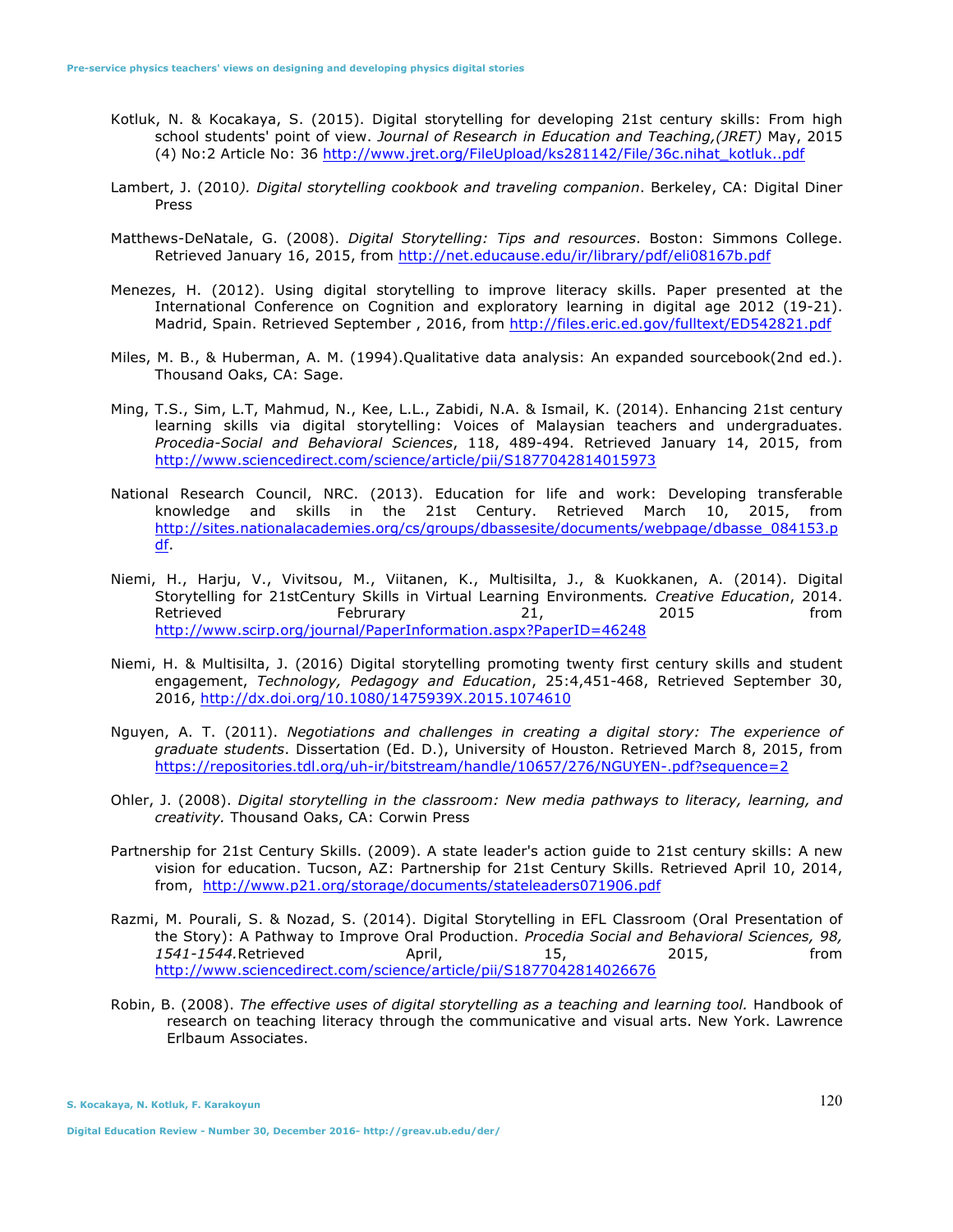- Robin, B. & Pierson, M. (2005). A multilevel approach to using digital storytelling in the classroom. In C. Crawford et al. (Eds.), Proceedings of Society for Information Technology & Teacher Education International Conference, Chesapeake, VA: AACE. Retrieved April, 10, 2014 from http://digitalstorytelling.coe.uh.edu/archive/multilevel-approach.pdf
- Sadik, A. (2008). Digital storytelling: A meaningful technology-integrated approach for engaged student learning. *Educational Technology Research and Development*, *56*(4), 487-506. Retrieved April, 10, 2014 from http://www.u.arizona.edu/~chawk/Annotated%20Bibliography%20%20Digital%20Storytelling.p df
- Sylvester, R. & Greenidge, W. (2009). Digital storytelling: Extending the potential for struggling writers. *The Reading Teacher*, 63(4), 284-295. Retrieved September, 30, 2016, from http://www.u.arizona.edu/~amjaadm/summary2.pdf
- Voogt, J. & Roblin, N.,P. (2013). 21st century skills. Discussion paper. University of Twente Faculty of Behavioral Sciences Department of Curriculum Design and Educational Innovation. Retrieved February 9, 2015, from, http://www.kennisnet.nl/fileadmin/contentelementen/kennisnet/Bestanden\_Feddo/21st-Century-Skills.pdf
- Wang, S., & Zhan, H. (2010). Enhancing teaching and learning with digital storytelling. *International Journal of Information and Communication Technology Education (IJICTE)*, 6 (2), 76-87.
- Werby, O. (2012). Using Digital Storytelling to Advance Scientific Comprehension and Retention in a Middle School Science Course. *International Journal of Computer Information Systems and Industrial Management Applications.* 4, 018-026. Retrieved April, 20, 2015, from, http://www.mirlabs.net/ijcisim/regular\_papers\_2012/Paper3.pdf
- Xu, Y., Park, H. & Baek, Y. (2011). A new approach toward digital storytelling: An activity focused on writing self-efficacy in a virtual learning environment. *Educational Technology and Society*,14 (4), 181-191. Retrieved April, 20, 2015, from, http://www.ifets.info/journals/14\_4/16.pdf
- Yang, Y. T. C. & Wu, W. C. I. (2012). Digital storytelling for enhancing student academic achievement, critical thinking, and learning motivation: A year-long experimental study. *Computers & Education*, *59* (2), 339-352

## **Copyright**

The texts published in Digital Education Review are under a license *Attribution-Noncommercial-No Derivative Works 2,5 Spain*, of *Creative Commons*. All the conditions of use in: http://creativecommons.org/licenses/by-nc-nd/2.5/es/deed.en\_US

In order to mention the works, you must give credit to the authors and to this Journal. Also, Digital Education Review does not accept any responsibility for the points of view and statements made by the authors in their work.

**S. Kocakaya, N. Kotluk, F. Karakoyun**